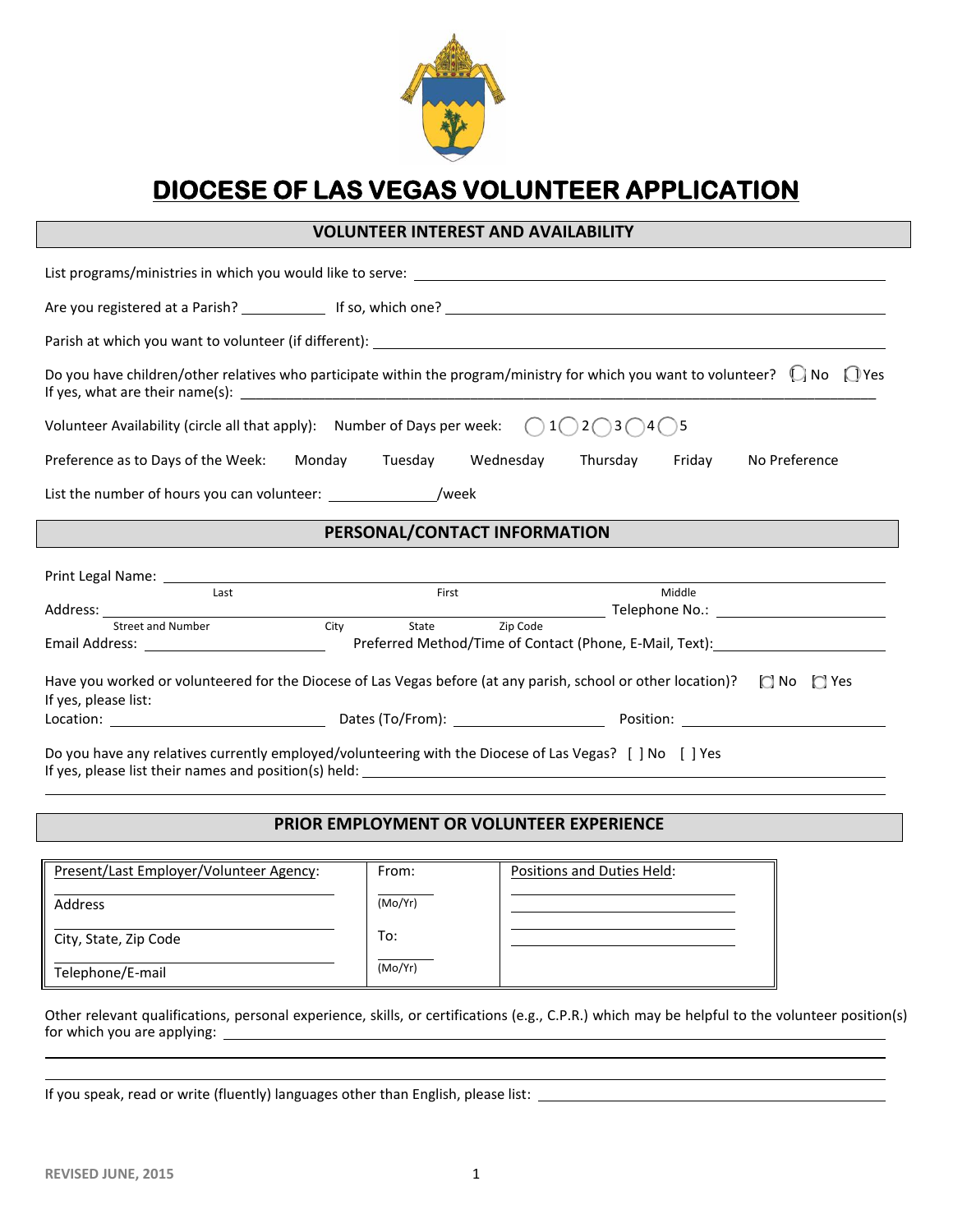## **INFORMATION FOR BACKBROUND INVESTIGATION**

| Do you have a valid driver's license? $\Box$ No $\Box$ Yes                                                    |           |            |
|---------------------------------------------------------------------------------------------------------------|-----------|------------|
|                                                                                                               |           |            |
| If you do not have a valid driver's license, are you able to furnish proof that you are over 18 years of age? | iCÌ No    | $\Box$ Yes |
| Have you ever been convicted of, or plead guilty to, any crime(s) involving or against a minor?               | $\Box$ No | $\Box$ Yes |
| Are there any criminal charges pending against you for any crime(s) involving or against a minor?             |           | $\Box$ Yes |
| Have you ever been refused participation in any youth program or any service or ministry involving children?  |           | $\Box$ Yes |
| Have you ever pled guilty to, pled no contest to, or been convicted of a felony?                              | $\Box$ No | $\Box$ Yes |

NOTE: Answering "Yes" to any of these questions does not constitute an automatic bar to volunteer service. Factors such as age and time of the offense, seriousness and nature of the violation, and the position for which you are applying will be taken into account. In answering this question, do not include minor traffic citations.

I CERTIFY THAT ALL OF THE INFORMATION THAT I HAVE PROVIDED ON THIS APPLICATION IS COMPLETE, TRUE AND CORRECT. I UNDERSTAND THAT PROVIDING INACCURATE INFORMATION OR FAILING TO PROVIDE COMPLETE INFORMATION MAY RESULT IN MY DENIAL TO PROVIDE VOLUNTEER SERVICES OR TERMINATION FROM VOLUNTEER SERVICES.

Date **Signature of Volunteer Applicant**